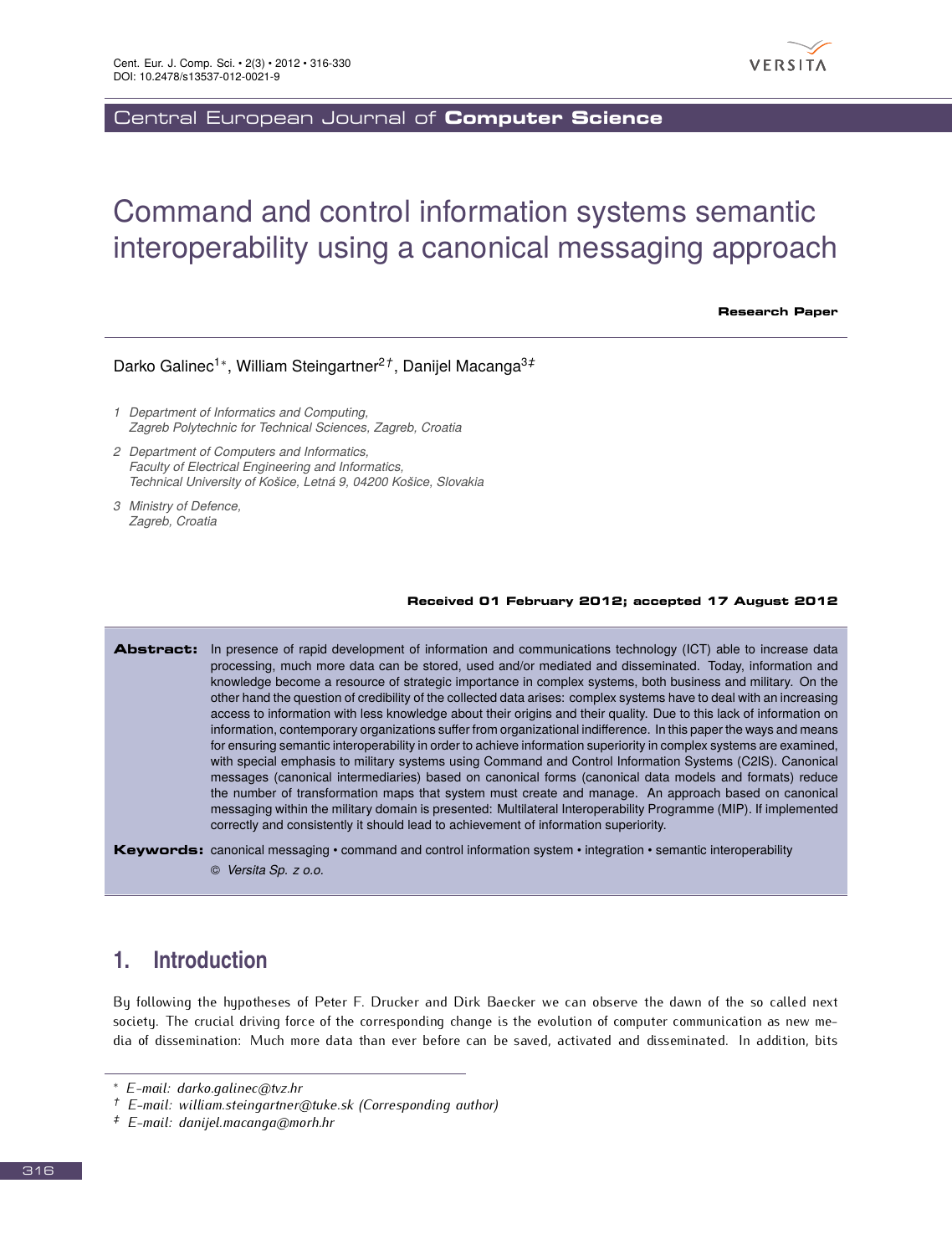and bytes cannot be read like books because they have to be mediated and reproduced by resource consuming software and hardware. Finally, computer communication manifests and presses ahead the detemporization, virtualization, and poly-contextuality of information, and is therefore said to be the major driver for an unmanageable complexity of communication [\[20\]](#page-13-0).

In the military, most decision situations possess a degree of ambiguity and uncertainty and are not easily captured in a static or stochastic model. This has led to an increased use of "fuzzy sets" in analyzing decisions, not in an attempt to quantify the unquantifiable, but as a way to formalize our way of dealing with the unquantifiable and imprecise [\[1,](#page-13-1) [5\]](#page-13-2). The concept of fuzziness is related to the idea of the "fog of war" introduced by Carl von Clausewitz. In his discourse On War, Clausewitz presents two concepts leading to difficulties in conflict, friction and fog. Friction is the effect of numerous minor incidents which reduce the level of performance so the intended goal is not reached [\[2\]](#page-13-3). There are physical and psychological aspects of friction. Friction due to a hostile physical environment is usually more obvious; it is caused by darkness; bad weather or terrain, physical exertion; degraded command and control, logistics, maintenance, or weapon systems; or merely chance bad luck; or psychological factors, such as stress produced by the interaction of combatants and the environment of war. Another source of friction is the "fog of war." Fog is the uncertainty of war, caused by factors such as inaccurate, incomplete or contradictory information, deviations in weapon system efficacy, actions of the enemy, and the enemy's nebulous capabilities and intentions [\[4\]](#page-13-4). Operational decision-maker usually faces decisions under conditions of uncertainty – intrinsically imprecise decisions under adverse conditions would normally be faced in military operations.

## **2. Information superiority and situation awareness**

Information superiority is that degree of dominance in the information domain which permits the conduct of operations without effective opposition [\[24\]](#page-14-0).

Sound thinking and decision making are more than mere loose ends of network-centric warfare. Moreover, success in competition on the military cognitive plane will not necessarily follow success on the technological plane. Therefore, what is needed is a coherent strategy to build battle-wise forces.

#### **2.1. Superiority in decision making**

Decision superiority – "the process of making decisions better and faster than an Adversary" [\[24\]](#page-14-0) (p. 19) – is essential to executing a strategy based on speed and flexibility. Decision superiority requires new ways of thinking about acquiring, integrating, using and sharing information. It necessitates new ideas for developing architectures for command, control, communications and computers (C4) as well as the intelligence, surveillance and reconnaissance assets that provide knowledge of adversaries. Decision superiority requires precise information of enemy and friendly dispositions, capabilities, and activities, as well as other data relevant to successful campaigns.

Battle space awareness, combined with responsive command and control systems, supports dynamic decision making and turns information superiority into a competitive advantage adversaries cannot match. Persistent surveillance, ISR management, collaborative analysis and on-demand dissemination facilitate battle space awareness. Developing the intelligence products to support this level of awareness requires collection systems and assured access to air, land, sea and space-based sensors.

Decisions to apply force in multiple, widely dispersed locations require highly flexible and adaptive joint command and control processes. Commanders must communicate decisions to subordinates, rapidly develop alternative courses of action, generate required effects, assess results and conduct appropriate follow-on operations. A decision superior joint force must employ decision making processes that allow commanders to attack time-sensitive and time-critical targets. Dynamic decision making brings together organizations, planning processes, technical systems and commensurate authorities that support informed decisions. Such decisions require networked command and control capabilities and a tailored common operating picture of the battle space [\[24\]](#page-14-0).

Awareness of the growing operational and strategic importance of decision superiority must exist, which has some but not all of the elements of the superiority in cognitive capacity and performance that we call battle-wisdom. It also tells us that responsive command and control systems, collaborative analysis, and on-demand dissemination of information are important to decision superiority. This official explanation of what is required for decision superiority fails to stress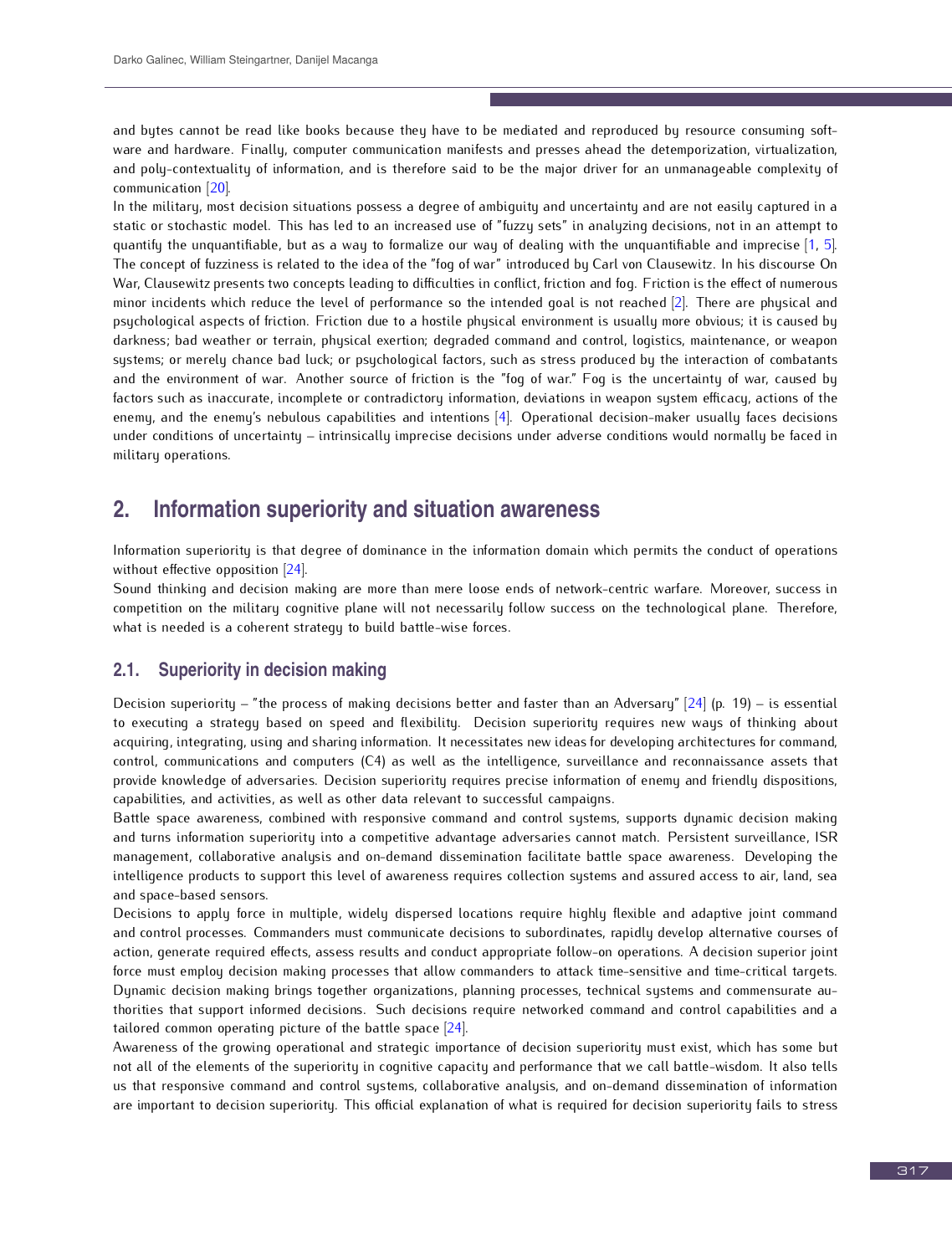human cognition – how people think and how well they decide. It is as if battle-wisdom – the capacity to integrate reliable intuition and rapid reasoning and the abilities to anticipate, decide quickly, seize opportunities, and learn in action – is assumed, needing only better intelligence sensors, information networks, and processes to succeed. It calls for commanders to communicate their decisions to subordinates, without recognizing that the subordinates may well be better informed than their superiors to decide what to do. The networking is not that it enables commanders to promulgate orders but that it informs those "on the edge" and permits them to collaborate, accept responsibility, and take initiative. The key to decision superiority lies not in the information network but in the human [\[10\]](#page-13-5).

### **2.2. Decentralization of decision making**

The value of self-directed learning can be undermined if individuals lack the trust and confidence of their superiors and are not granted the authority to make decisions. Many strong businesses are distributing decision making authority to those on the front lines, a practice that not only enables an organization to act with greater agility and speed but also imparts confidence to those who make the decisions. Businesses in the 1980s and 1990s were swamped with new management theories – to name a few: total quality management, continuous improvement, right-sizing, core competence, process engineering, strategic alliances, competitive strategies, learning organizations, empowerment, flattening of hierarchies, cross-boundary teaming etc.

None of these theories alone induced sustainable organizational change without the mutual commitment of leadership and rank-and-file employees. For reform to be sustainable, an organization must put into practice certain values and principles concerning information, people, and trust: transparency; open information-sharing; cross-boundary communication and collaboration; an understood mission and values; a culture that rewards taking responsibility; a commitment to learning; and a willingness to give talent room and to give people the confidence and authority to make decisions.

Organizations that need to wait for bureaucratic procedures, chain-of-command review, or decisions from on high before acting on an opportunity may not be able to survive in fluid and unfamiliar situations [\[10\]](#page-13-5).

Information superiority (IS) is that degree of dominance in the information domain which permits the conduct of operations without effective opposition [\[23\]](#page-14-1).

Situation Awareness (SA) has several dimensions and is closely related to Decision Support Systems. SA is the perception of environmental elements within a volume of time and space, the comprehension of their meaning, and the projection of their status in the near future. It is also concerned with perception of the environment critical to decisionmakers in complex, dynamic areas from aviation, air traffic control, power plant operations, military command and control (C2). SA involves being aware of what is happening to understand how information, events, and actions will impact goals and objectives, both now and in the near future. It directly depends on Information Superiority and Common Operational Picture (COP). COP is a single identical display of relevant (operational) information (e.g. position of own troops and enemy troops, position and status of important infrastructure such as bridges, roads, etc.) shared by more than one command. A common operational picture facilitates collaborative planning and assists all echelons to achieve situation awareness [\[23\]](#page-14-1). Situation awareness may be expressed and presented as follows:

$$
SA = f(IS, COP). \tag{1}
$$

### **2.3. Defence chief information officer's role and responsibility**

Within defence organizations, situation awareness is generally divided into two categories – real-time battlefield situation awareness (e.g., US Blue Force Tracking) and a broader, less real-time capability often associated with either a balanced scorecard or "dashboard" for senior leadership:

• Battlefield *SA* – one of the biggest problems the US system has faced is the exponential growth in both usage and data feeds (data from various sensors). The system was not initially designed to support this environment and was developed in a very "stovepipe" fashion. The future of this and similar systems is their ability to adapt quickly to changes in mission, environment, and data streams. The primary *role* of the Chief Information Officer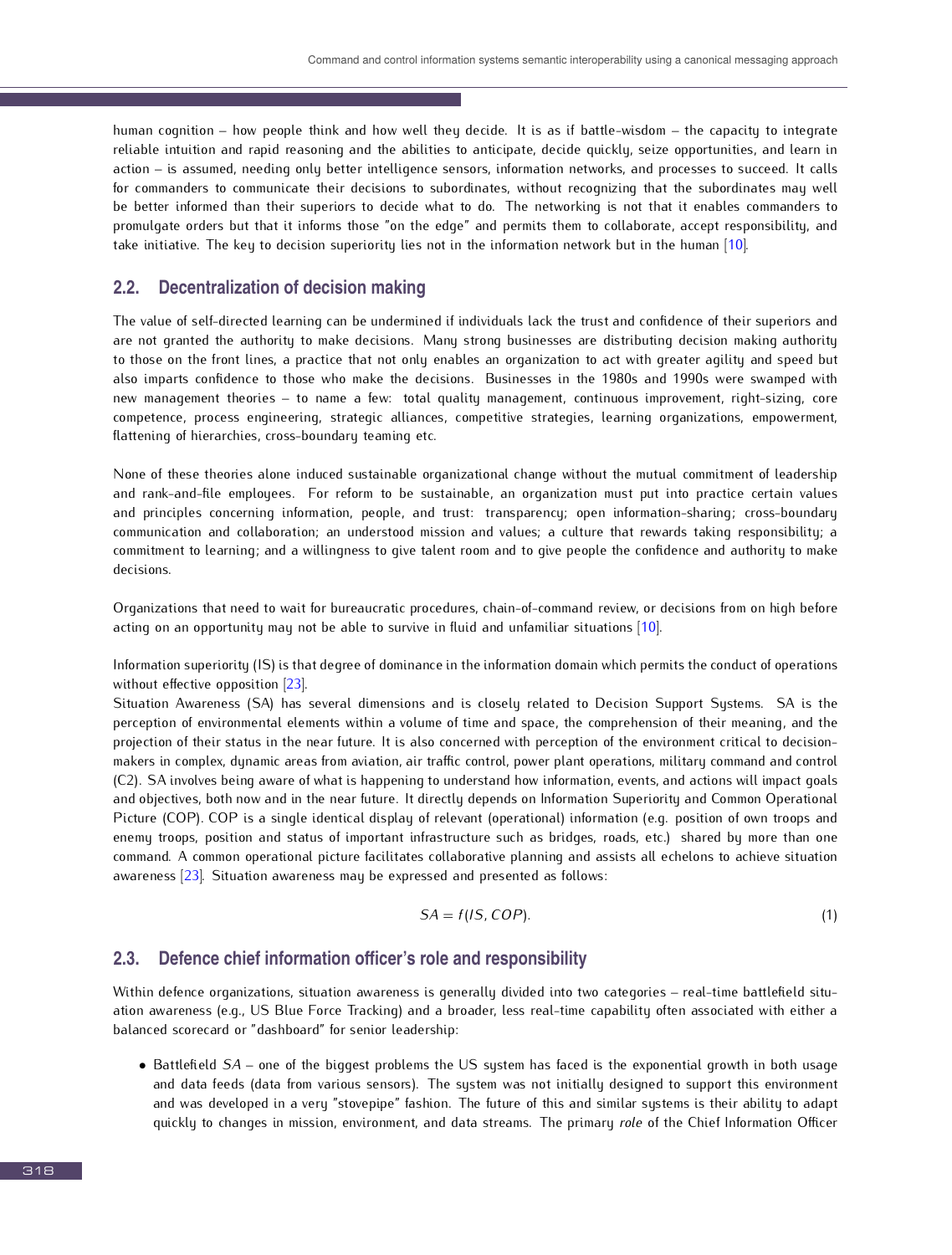(CIO) in this environment should be to define and enforce data interoperability standards to enable the system to be agile. Functional proponents and functional oriented developers will seldom see the value or long-term impact of developing to an enterprise vision. This is the prime function a Defence Chief Information Officer (DCIO) can bring to the battlefield systems. However, as further discussed below, linkage of the value of an enterprise ICT approach to mission accomplishment is critical. In the case of battlefield SA, that value is likely best expressed in terms of agility to changing mission situations and interoperability with current and future coalition partners.

• Enterprise *SA* – in addition to the standards work mentioned above, the DCIO has several additional functions that should be performed in support of this broader Situation Awareness requirement. The most basic function is to work with the mission leads to develop an IT Strategy [\[8\]](#page-13-6). Also, key pieces of the IT Strategy are the Enterprise Architecture [\[19\]](#page-13-7) and the Enterprise Sourcing Strategy [\[6\]](#page-13-8). One of the keys to CIO success in transitioning from an infrastructure services operator to a full mission partner is developing a mission performance mindset. Mission performance metrics and how ICT impacts those mission performance metrics is one of the more challenging aspects of CIO life for most defence CIOs, but is also the area that is most powerful in linking ICT capabilities to mission capabilities. The Mission Performance section should be expanded as an Enterprise dashboard for the senior non-IT leadership within the organization.

### **2.4. DCIO's typical challenges**

There exist two main challenges for DCIO:

- Credibility many warfighters and mission leaders have had poor experiences with the stability and responsiveness of central ICT organizations and, therefore, the CIO lacks credibility to "sit at the table". Linking IT performance to Mission Performance metrics is a critical 1st step in establishing that credibility.
- Knowledge many DCIOs lack the mission understanding to communicate the value of ICT capabilities to the mission in terms the non-ICT leadership understands. There are several ways to overcome this, either by bringing more mission personnel into the ICT organization or detailing a senior ICT manager to work with and even deploy with combat unit to fully understand the mission challenges and vocabulary.

Based on the results of business process analysis, CIO as a leader of ICT function in a complex system can and should initiate process change, streamline the processes or suggest introduction of the new processes if necessary, in order to improve overall business process [\[9\]](#page-13-9).

Military organizations have been, and will continue to be, challenged to improve the tactics, techniques, and procedures (TTPs) associated with executing their mission. ICT has played a major role in the evolution of TTPs over the past 15 years and that IT role is increasing with the adoption of Net-Enabled Warfare concepts. However, leaving the application of ICT to support business process improvement in the hands of the knowledgeable functional proponent has resulted in numerous marginal systems and an extensive array of stove-piped applications.

Too often, an emerging technology or the latest "gadget" that is purported to solve all their problems overly influences the well-meaning functional lead. Functional proponents, who are paid to be functional experts and not ICT experts, are even more prone to fall into the trap of "peak of inflated expectations". DCIOs have an opportunity and an obligation to take a leading role in the effective and efficient application of ICT to mission process improvement across all functional areas [\[18\]](#page-13-10).

## **3. Basic notions of data integration**

Movement from a monolithic data integration infrastructure to a hub approach can be inhibited by a number of barriers. The most significant of these is related to the organizational structure and how data integration projects are funded and managed. The hub approach may require that individual project teams give up decision rights regarding choices of tools, architecture and design approaches, and definitions of business rules and semantics of the data. Clear communication of the benefits of the hub approach and strong governance models to ensure leverage of the standards established for the hub – such as tools and canonical forms – are critical to success. For most organizations, it will be impossible to move immediately from a complex and chaotic data integration infrastructure to a comprehensive hub-based approach.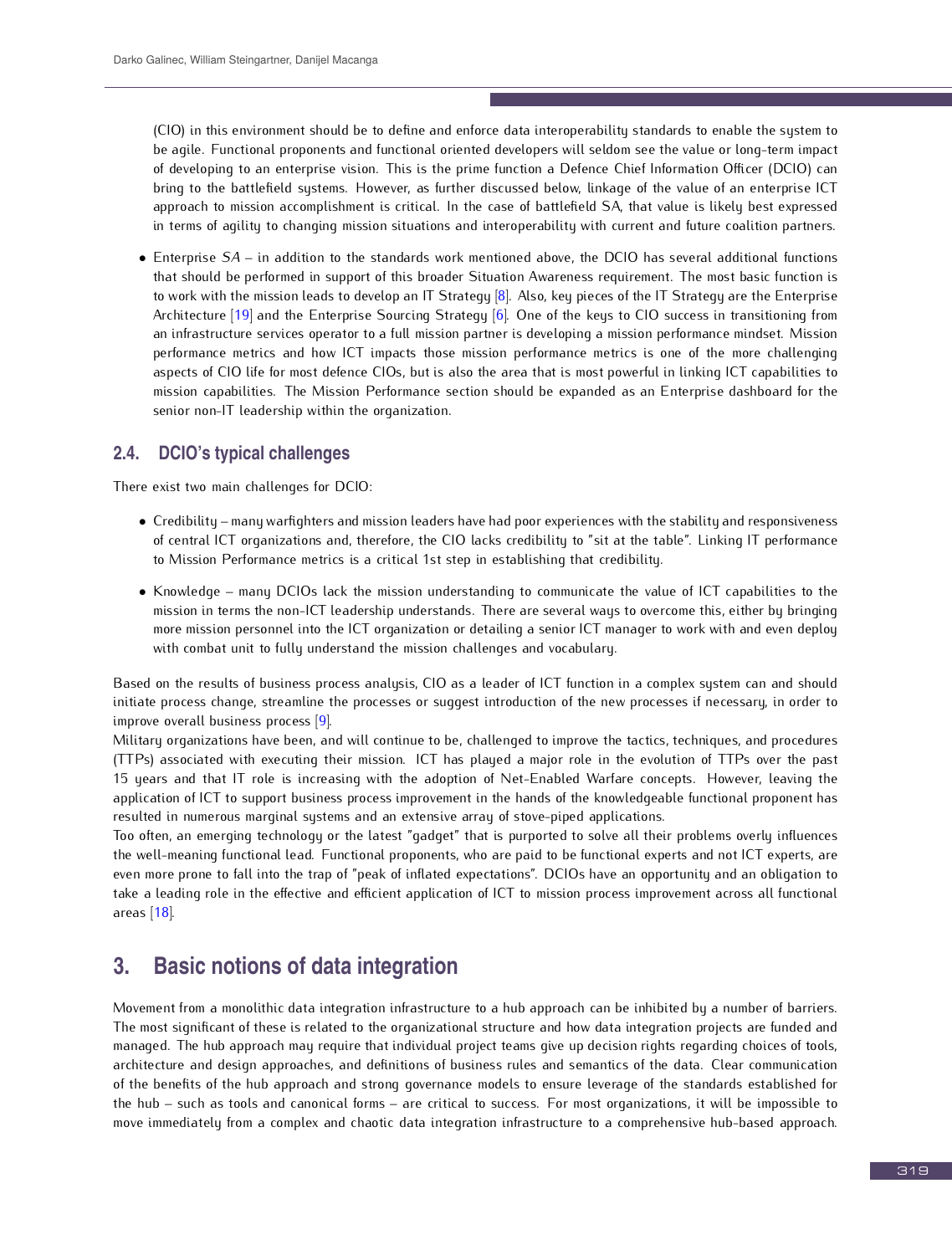A more pragmatic approach is to start with a small and synergistic set of data flows with common characteristics, and then expand outward over time to include more of the data integration landscape [\[7\]](#page-13-11).

#### **3.1. Data integration approaches**

Historically, organizations have approached data integration in an application- or project-specific manner. Project teams focused on their specific requirements, building tightly bound, point-to-point interfaces between data sources and targets of interest, generally without regard for future adaptability and without considering the data integration processes developed by other project teams. This occurred naturally due to the diversity of different use cases and project types requiring data integration work (ranging from business intelligence and data warehousing to data sharing within enterprise) and the distribution of teams and individuals involved in designing and building data integration solutions. Unfortunately, across the whole of an organization's application and data portfolio, the result was a very complex environment of diverse data flows and a number of significant challenges [\[7\]](#page-13-11) (p. 2):

- Overlapping and redundant interfaces to individual data sources and applications.
- High degree of interdependency between data integration processes and applications because of tight binding.
- Lack of standardization in how data integration processes are developed.
- No visibility into the complete lineage of data or relationships between data flows across the enterprise.
- Diverse and redundant approaches for how data quality rules are applied.
- No consistency in semantics of the data across project boundaries.
- Limited adaptability in the face of changing requirements because of the fragile and complex environment.

Data integration activities have not been managed and governed from an enterprise perspective. As a result, organizations experience: higher deployment costs due to a lack of reuse; higher costs of ongoing support and enhancement due to extreme complexity; and higher levels of risk from a lack of visibility of data lineage and the potential for inconsistency in business rules for data transformation, calculations and data quality controls. Consequence of those challenges and contemporary pressures to increase reliability and consistency of data delivery is that organizations are seeking alternative deployment approaches for data integration capabilities [\[7\]](#page-13-11) (p. 2).

As an alternative to point-to-point and project-specific data integration development and deployment, an increasing number of organizations are moving to a delivery approach in which data integration processes are managed in a cross-project/application fashion (Figure [1\)](#page-5-0). Sometimes referred to as a "data integration hub," in reference to a "hub and spoke" architecture, this approach is being adopted to address the challenges already stated. This approach is sometimes referred to by other names, including "data delivery hub" and "data broker architecture." In a hub-based approach to data integration, data being extracted from multiple sources flows through a centralized model (the hub) and is delivered from the hub to various consuming applications. The hub serves as a clearing house for data moving between combinations of sources and targets. Data may flow through the hub on a scheduled, batch basis or in a real-time and granular fashion. As an architectural approach, the data integration hub may make use of several concepts to facilitate data flow, simplify the overall data integration infrastructure and improve the governance of deployment.

### **3.2. Appliance of data integration concepts**

These concepts may, or may not, be applied, depending on the organization's requirements and goals [\[7\]](#page-13-11) (p. 4):

• Persistence of data flowing through the hub: Organizations may choose to make the hub a location for physically persisting data flowing through the enterprise. By persisting data, the hub may take on an operational data store (ODS) style. The decision to persist data in the hub may be driven by requirements to support access to integrated views across multiple sources, or to support redelivery of data in scenarios where technical issues prevented initial delivery.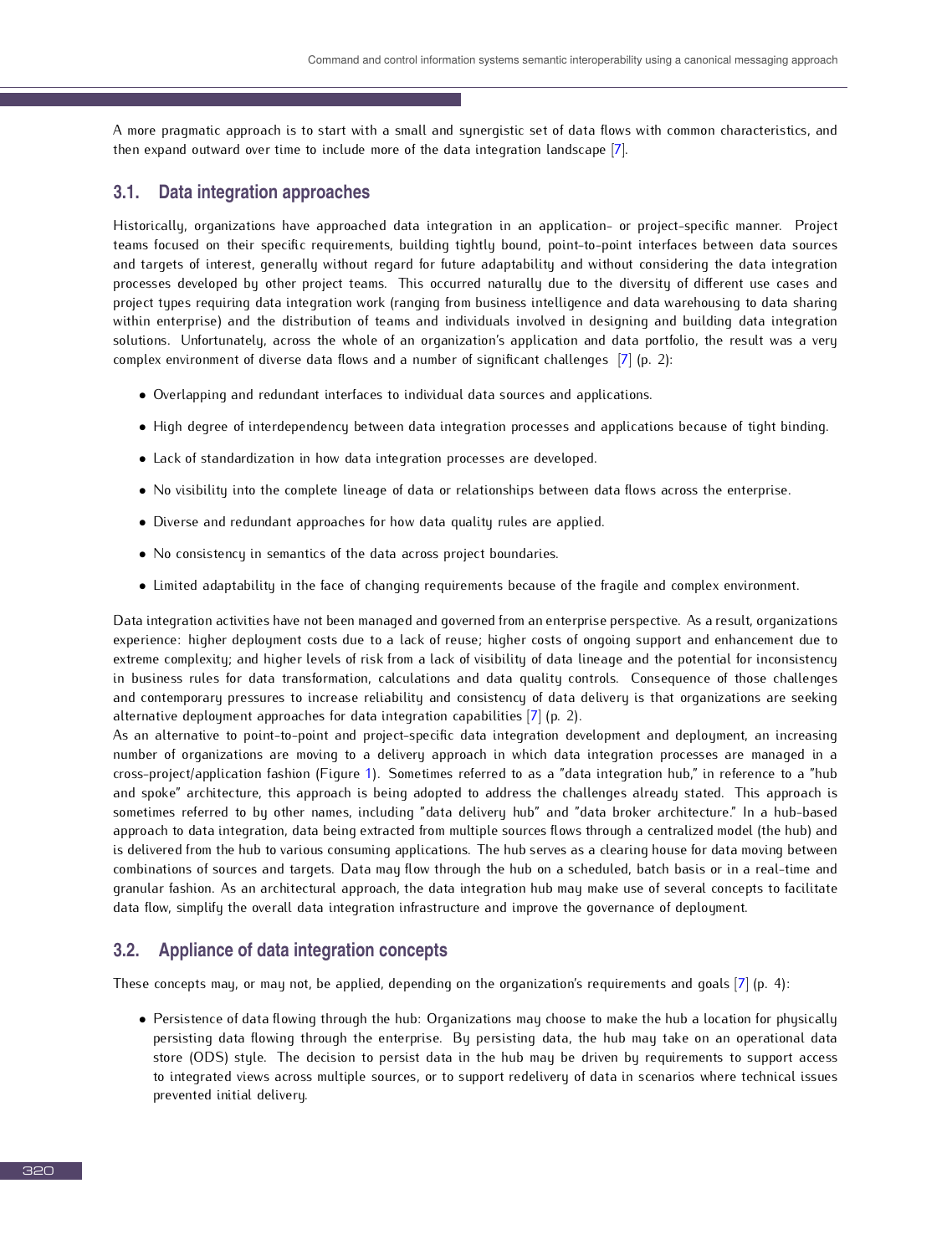

<span id="page-5-0"></span>**Figure 1.** Traditional data integration implementation approaches vs. a data integration hub [\[7\]](#page-13-11) (p. 3).

- Canonical forms (canonical data models and shared-message data formats): The data integration hub, whether or not data is persisted, can adopt concepts of common formats and definitions that are used as the "translation point" between the differing syntax and semantics of the participating sources and targets. By enforcing agreed canonical forms for the data being shared, data arriving from sources is mapped and transformed into the appropriate canonicals, and then further mapped from the canonicals into the delivery targets. Sources and targets participating in the hub architecture need to know only the relationship between their local representation of the data and the relevant canonical forms, not all the specifics of the targets that may consume their data.
	- **–** o The lack of shared-message formats is a significant barrier to effective application integration and an impediment to enterprise efforts to increase agility. It is common for each interface between a pair of applications to have a unique message format, with the same business object (e.g., person or facility) represented in a unique way in each message. As new applications are added to the enterprise portfolio, the number of interfaces rises exponentially – resulting in inflexibility and significant maintenance costs. For example, many enterprises store person information in different systems, with little or no consensus on how this data is represented. With point-to-point interfaces between *n* systems, the number of transformations needed is *n*(*n −* 1).
	- **–** However, if a shared, canonical view of person is used, data from each of the source systems is transformed into this format and then transformed again from the canonical format to the target format, requiring 2n transformations. As the number of systems exchanging data rises, so do the advantages of using canonical, shared-message formats. The key to managing workload is to define and implement shared-message formats. However, despite the advantages of canonical message formats, they may not be appropriate for every situation. In some instances, it may be difficult or even impractical to translate between the canonical format and the format of data coming into or out of an application [\[13\]](#page-13-12) (p. 2).
- Data quality controls: With data quality a concern for all organizations, the centralization of data flow through the data integration hub creates the opportunity for a consistent approach to monitoring and improving data quality. Data quality rules can be applied to data flowing through the hub, ensuring that data quality issues are identified and addressed before data is delivered to consuming applications and processes. Some organizations may choose not to apply data quality resolution in the hub, but rather continue to let individual data sources and consumers address this issue. In these cases, the hub becomes merely a collection area, rather than a data quality control point.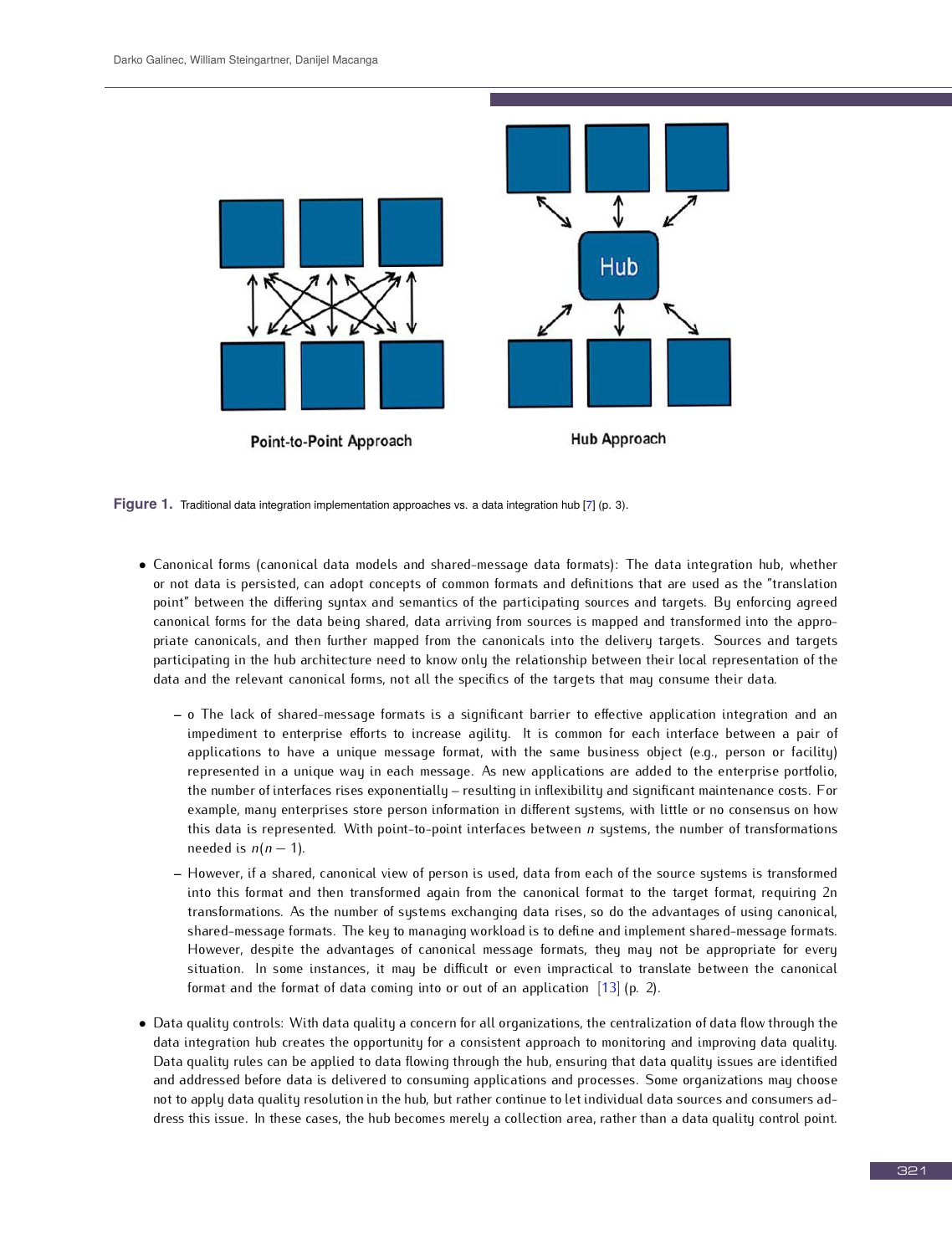The concept of a hub-based approach to integration is not new – this concept has been applied for many years in the application integration discipline, and has been directly supported by application integration middleware technology based on the principles of routing messages through central broker architecture. The concept of canonical forms is commonly seen in such application integration scenarios. As part of the ongoing unification of the application integration and data integration disciplines, these concepts are increasingly being adopted by Information technology (IT) leaders driving data integration initiatives.

## **4. Mulitalateral interoperability programme**

Senior leaders consider information sharing a means to the goal of reaching new customers and new markets, and attaining growth and innovation objectives. IT must respond by reimagining information architecture, improving system integration and updating current interoperability approaches. Interoperability is the ability of diverse systems and organizations to work together – to interoperate [\[11\]](#page-13-13). There are different levels of interoperability – from the simple to the complex. Most IT groups focus on the technical aspect (also known as "syntactic interoperability"), which is the basic form that focuses on the data formats and protocols necessary for exchanging information in support of business processes. XML (Extensible Markup Language) and SQL (Structured Query Language) standards are considered tools for syntactic interoperability.

#### **4.1. Interoperability by design**

When IT focuses exclusively on technical interoperability, integration problems often arise because of redundant information models and incompatible semantics. Just as organizations experienced poor results from SOA (Service-Oriented Architecture), cloud computing will generate minimal benefits unless organizations make an effort to improve information quality, rationalize their information models and evolve beyond syntactic interoperability.

At the other extreme is semantic interoperability – a form of information sharing in which two or more systems automatically interpret the information exchanged meaningfully and accurately in order to produce useful results. Semantic interoperability will only be achieved gradually over a span of many years, one class of data at a time [\[17\]](#page-13-14) (p. 5). In military, semantic interoperability is seen as an ideal way of exchanging military information among applications and units at a level of granularity and coding sufficient for the receiving system to use the information for military decision support, research, quality assessment and sophisticated business intelligence. Because many integration problems occur when the focus is limited to technical interoperability (e.g. low-level data exchange standards), and given that semantic interoperability is still years away.

Organizations should pursue an incremental path – called interoperability by design. Interoperability by design is an approach where the same standard supports both the technical and information needs for information sharing [\[17\]](#page-13-14) (p. 5).

#### **4.2. MIP structure**

Multilateral Interoperability Programme strategy to achieve interoperability of cooperating national Command and Control Information Systems at all levels of command, in support of multinational, combined and joint operations in order to provide a focus for the MIP Programme of work is necessary [\[16\]](#page-13-15). MIP is an interoperability organization established by national C2IS system developers with a requirement to share relevant C2 information in a multinational/coalition environment. As a result of collaboration within the programme, MIP produces a set of specifications which, when implemented by the nations, provide the required interoperability capability.

MIP has a three-tiered structure: two Management levels and one Task-Execution level. The Management levels consist of an oversight Steering group and a Programme Management group. In late 2009 the programme structure was reorganised from Multidisciplinary Working Parties into two Integrated Product Teams (IPT). The first is IPT-3 and it is responsible for the In Service Support to Block 2 and Block 3 MIP products. The second team is IPT- Futures, and it is responsible for the development of a future specification using the latest system architecture concepts. ACT (Allied Command for Transformation) Members of SEE (Staff Element Europe), DPC (Defence Planning Command & Control) attend the MSG and the PMG meetings. DMSWG (Data Management Services Working Group), formerly NDAG (NATO Data Administration Group) cooperates in the development of the main data model called JC3IEDM (Joint Command,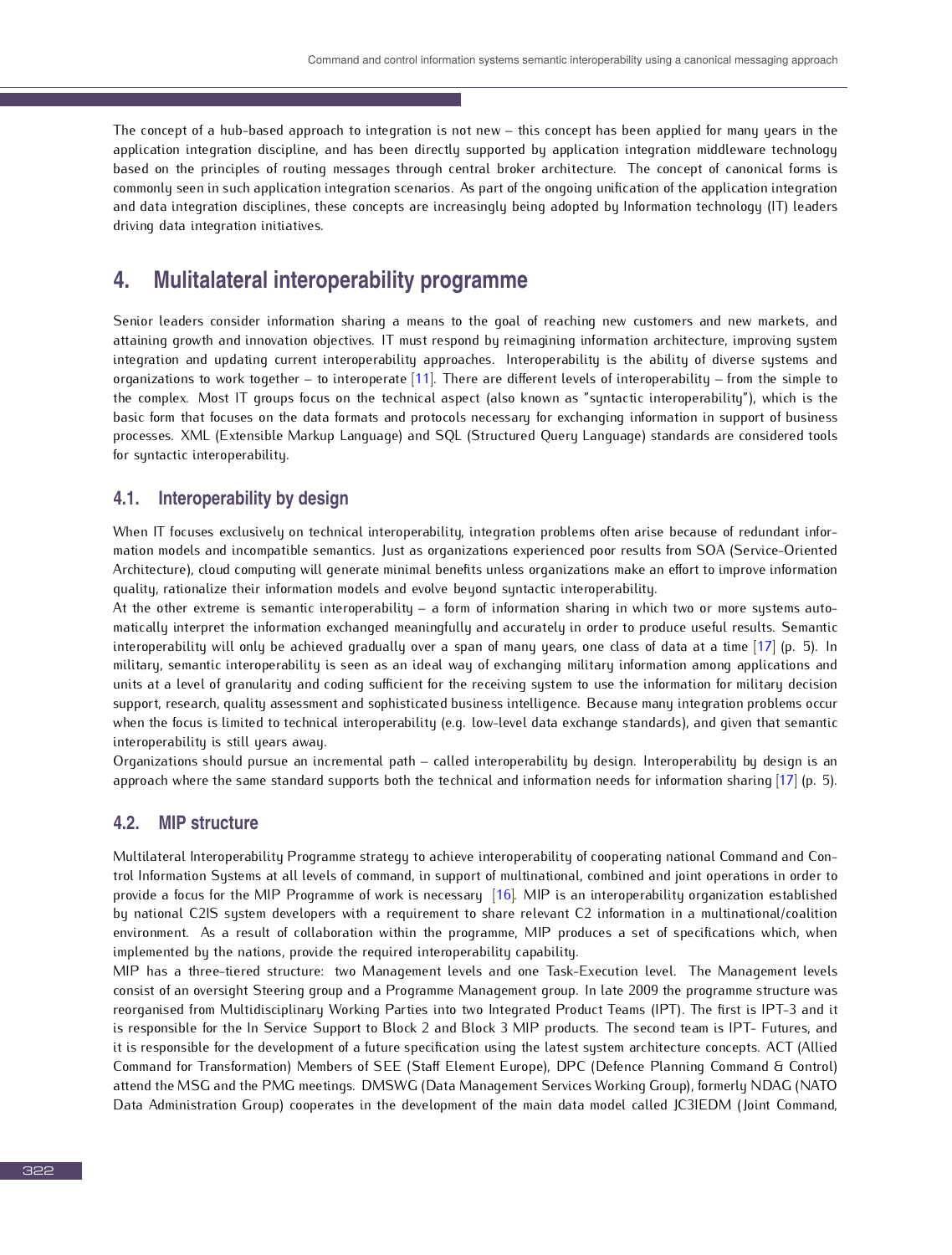Control and Consultation Exchange Data Model) honouring the agreement signed with MIP in February 2004. The JC3IEDM is NATO STANAG 5525 [\[15\]](#page-13-16).

MIP provides a venue for system level interoperability testing of national MIP implementations as well as providing a forum for exchanging information relevant to national implementation and fielding plans to enable synchronization. MIP is NOT empowered to direct how nations develop their own C2IS. Key points:

• MIP focuses on interoperability of command and control (C2) systems, which includes the Land view of Joint operations, but encourages contributions from Air, Maritime and other Communities of interests (CoIs).

- MIP specifications are based on operational requirements developed into a fieldable interoperability solution.
- MIP assures the quality of the specification through operational and technical testing of national implementations.

A conceptual illustration of how the current MIP interoperability solution works is illustrated below (Figure [2\)](#page-7-0).



<span id="page-7-0"></span>**Figure 2.** Different coalition C2IS connecting via the current MIP solution.

The MIP solution refers to two or more national C2IS exchanging information by employing their respective implementations based upon the agreed MIP technical specifications<sup>1</sup> and supporting procedural and operational documentation. The vision for the Multilateral Interoperability Programme is to become the principal operator-led multinational forum to promote international interoperability of Command and Control Information Systems (C2IS) at all levels of command. The MIP scope is to deliver a command and control interoperability solution in network-centric environment focused on the Land operational user in a Joint environment including the requirements of Maritime and Air communities. The MIP scope is derived from considering the constraints and limitations of the MIP solution [\[16\]](#page-13-15).

<sup>1</sup> *The technical specification includes a common data model and agreed exchange mechanisms*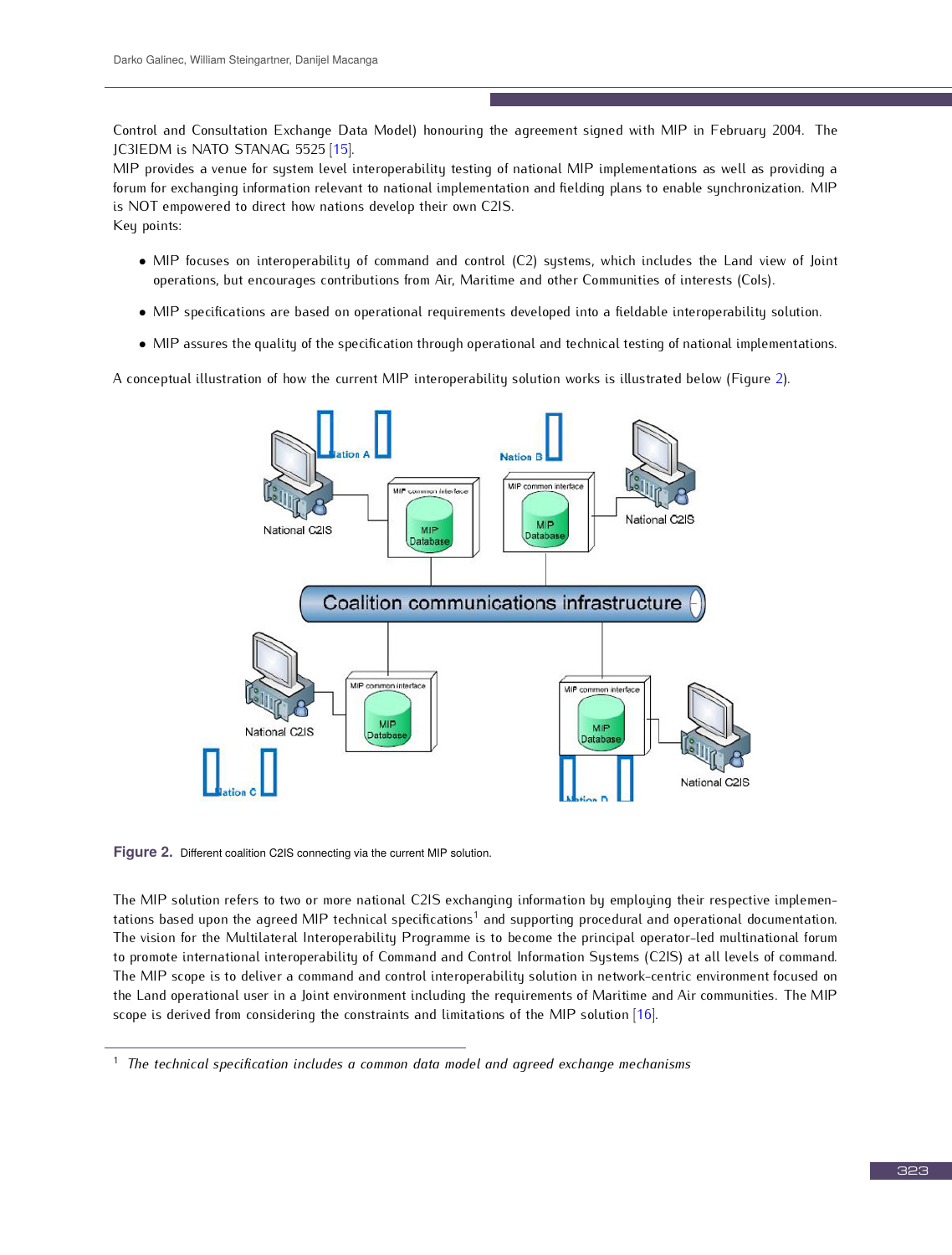### **4.3. A canonical message for conveying information**

Typically, military organizations organize a canonical message around a business entity types, like a person, facility, unit, weapon, action, coordination system, plan-order or target. MIP uses canonical message for information interchange between nations. A canonical message is a generally agreed-on standard for conveying information.

The objective of a canonical message is to be able to convey information about all the events associated with such entities, independent of the applications in which those events occur. The term "application-specific business objects" used in this process refers to data having the format, structure and semantics native to the source and target applications. The term "generalized business object" is also used to refer to the canonical intermediary that it recommended organizations use to reduce the number of messages and relations (i.e. links or interfaces between properties of an object) its technology created and managed.

### **4.4. Canonical intermediaries for reduction of the number of interface components**

Organizations transition from point-to-point to mediated interfaces to reduce the number of assets for connecting applications that they must create and manage. Estimation is that the exclusive use of a point-to-point approach results in 3*n* to 4*n* interfaces, where *n* is the number of applications in an organization's portfolio. This means that as many as 2,000 point-to-point interfaces will exist for a portfolio of 500 production applications (and some portfolios are much larger) [\[21\]](#page-13-17) (p. 3).

Organizations began deploying mediation technology, such as integration brokers and ESB (Enterprise Service Bus) suites, to reduce the number of connections they needed to support their production applications, and to simplify the creation and management of those interfaces [\[21\]](#page-13-17) (p. 3).

Establishing the use of canonical messages is not without challenges. More than 50% of organizations that have deployed mediation technology do not use canonical messages. Users elect not to use canonical messages for multiple reasons [\[21\]](#page-13-17) (p. 5):

- They are pragmatic. They do not want to be bothered with creating a canonical intermediary, because they know they are developing a one-off interface that will not be used for other projects.
- They realize that the interface they are creating will likely be reused, but they do not realize they are creating a maintenance nightmare by using a point-to-point, rather than a canonical, message.
- They are focusing on the most expedient solution to meet project deadlines, thus electing to defer the problem to the future.

A canonical message is an intermediary. An interface that employs a canonical messaging transforms data from the format, structure and semantics native to the source application to that of the established canonical intermediary, and from the canonical intermediary into the format, structure and semantics that the target applications require. Using a canonical intermediary significantly reduces the number of messages and relations an organization must create and manage to integrate applications. This is important because implementing the transformation is the most time-consuming aspect of creating an interface. Figure [3](#page-9-0) illustrates the difference for a situation in which five applications manage information about the same business entity. Each line in Figure [3](#page-9-0) denotes a relation between applications. The number of relations and messages increases nonlinearly with the number of applications that manage information about the same business entity, i.e. for *n* applications that manage information about the same business entity, the number of messages and relations arising from point-to-point interfaces is  $\frac{n(n-1)}{2}$  [\[21\]](#page-13-17) (p. 4).

Using canonical messaging is not without challenges. Foremost is the fact that it requires much more design time effort. Domain experts participate to identify the events associated with the business entity that are required now, as well as the events that may be required in the future, for both source and target applications. Data architects participate to reconcile conflicts in semantics and to propose the data structure of the canonical intermediary. Additionally, ESB suites provide varying degrees of support for the creation and management of canonical messages. Some products import XML-based vertical specification such as HL7 (Health Level Seven) and RosettaNet messages and transform the XML into a graphic representation of that message. Some tools will propose (based on property names) a graphical representation of source-to-target associations used in the transformation map. Also, some tools offer registry/repository functionality that is supplemented with asset life cycle management functionality.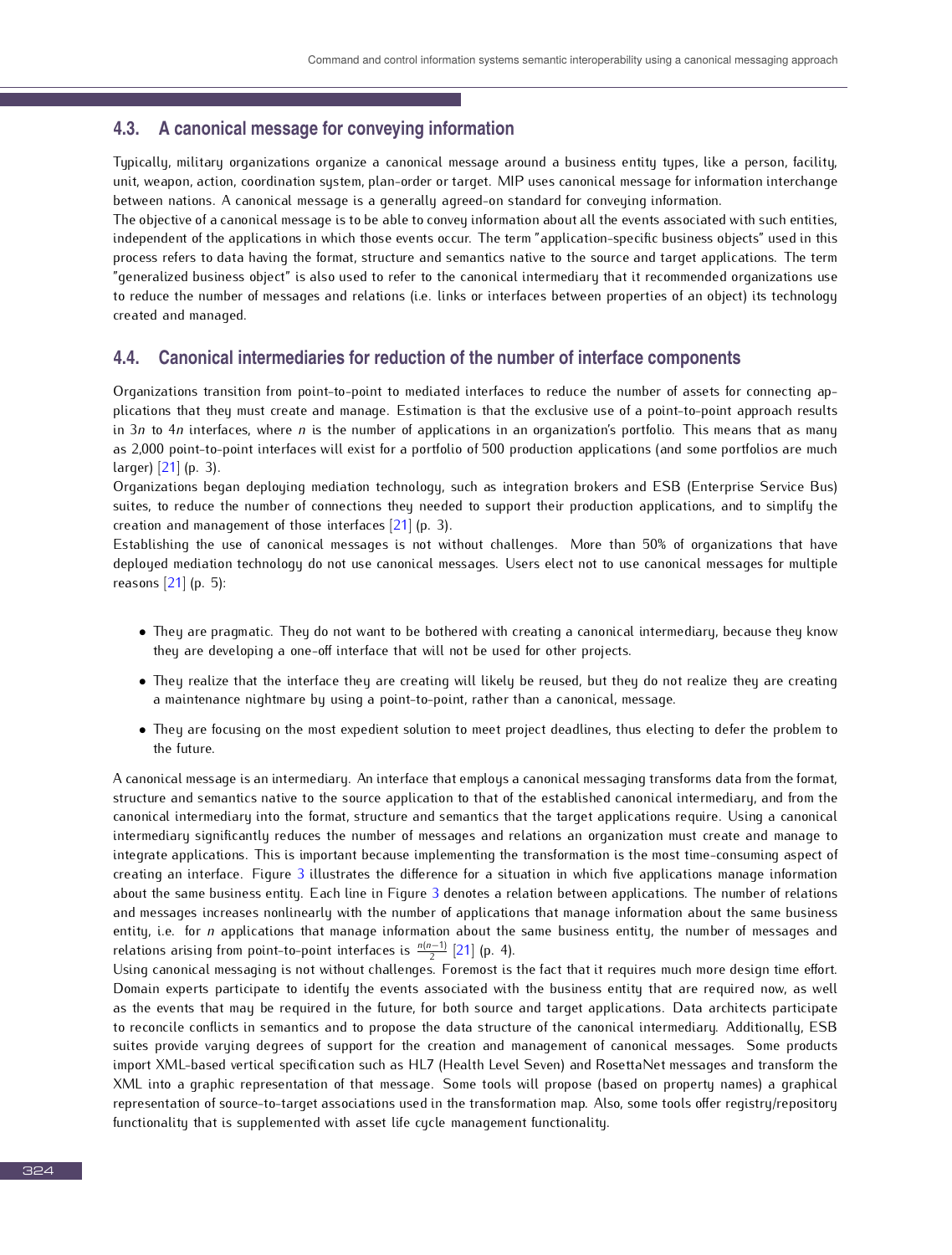

Acronym Key: App - Application, O - Order

<span id="page-9-0"></span>Figure 3. A comparison of point-to-point and canonical interfaces, adapted from [\[21\]](#page-13-17) (p. 4).

### **4.5. The Use of Canonical Messages**

Canonical messages are useful for implementing the data consistency and multistep process application integration pattern. Additionally, the loose coupling created by canonical messages enables applications using the canonical message to be removed and replaced more easily. However, canonical messaging is recommended only for those situations in which information about business entities and their associated events is conveyed across more than four applications. Suppose that *n* applications share a business entity. If point-to-point messages to convey information across *n* applications are used, then  $\frac{n(n-1)}{2}$  messages are created. Each relation is unique to the application pair between which information is conveyed. In contrast, the use of canonical messaging reduces the number of relations between applications to *n* through the use of a single canonical message for this scenario. When the number of business entities that are shared across four applications is considered, then the savings grows significantly. If data are being moved between just two applications and the number of sources or targets for this data is unlikely to increase, then there is no advantage in developing a canonical intermediary. In addition to application-to-application integration, canonical messages are frequently used for business-to-business integration [\[21\]](#page-13-17) (p. 5). They should be used when:

- Conveying the same information with multiple trading partners.
- The number of transformations is large.
- The B2B integration being implemented is strategy or long term.

In addition to data consistency integration, canonical messages are useful when creating business object services. Like canonical messages, business object services are organized around business entities, and expose operations on the data associated with that business entity.

• To provide the greatest potential for reuse, the data exposed by business object services should be assembled from the business entity's properties across all the applications that manage information about that business entity. It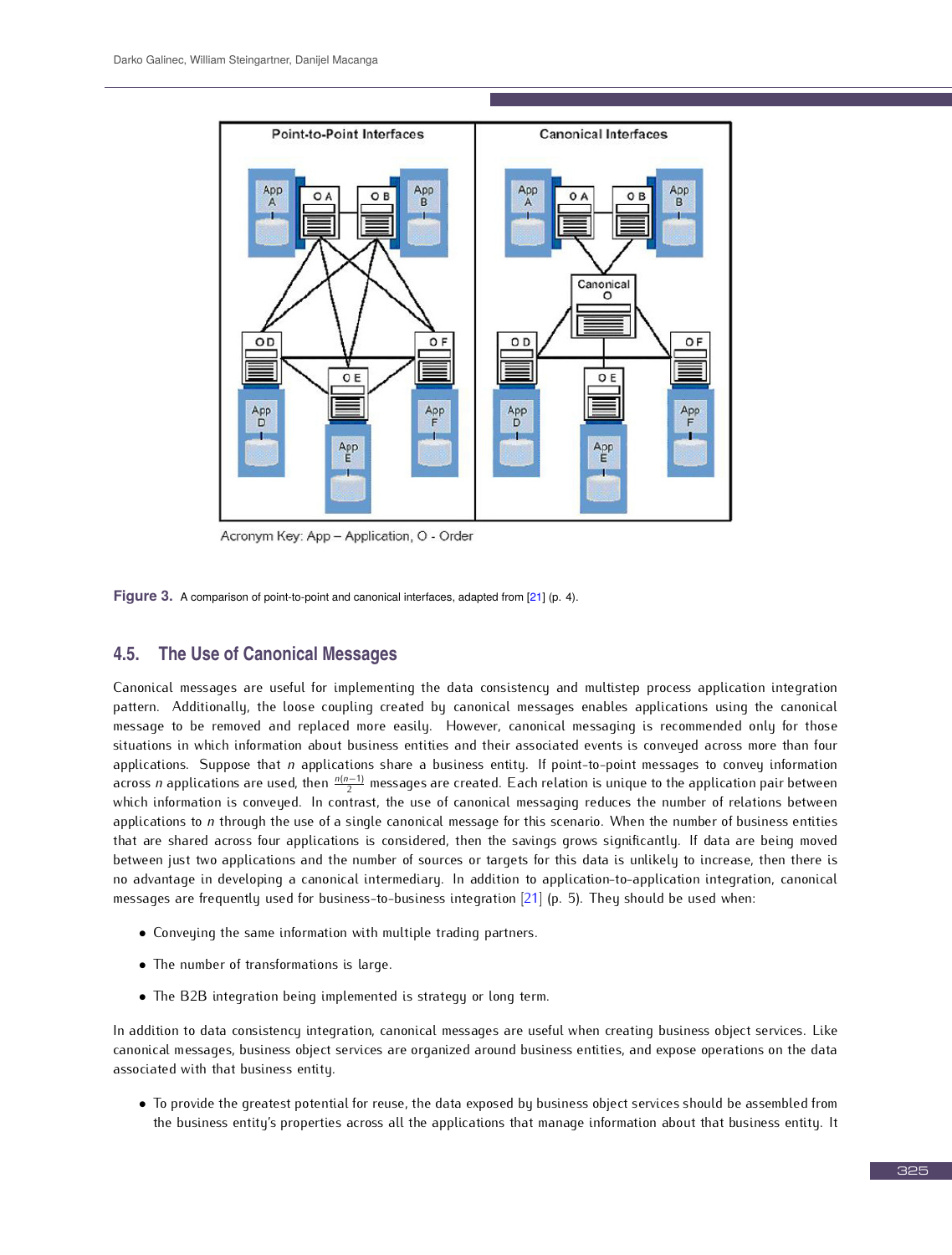requires establishing a canonical intermediary containing the format, structure and semantics of the intermediary as well as create, retrieve, update, delete (CRUD) functions to manipulate the data of the canonical intermediary.

The aim of the Multilateral Interoperability Programme is to achieve international interoperability of Command and Control Information Systems at all levels from corps to battalion, or lowest appropriate level, in order to support multinational (including NATO), combined and joint operations and the advancement of digitization in the international arena [\[22\]](#page-13-18) (p. 2).

Figure [4](#page-10-0) shows in more details MIP concept based on the use of canonical messages where data are exchanged between commands through staff collaboration and automated information exchange based on canonical messaging. Tactical picture is shared using C2ISs which exchange data using Common Information Model (e.g. Canonical Data Model) and MIP Common Interface (containing shared-message data formats) of MIP solution: specifications, standard operating procedures and documents. Messages and data from sources have to be mapped and transformed into the appropriate canonicals, and then further mapped from the canonicals into the delivery targets in order to achieve effective command and control for operations and common understanding.



Acronym Key: MCI - MIP Common Interface, SOP - Standard Operating Procedure, HQ - Headquarters

<span id="page-10-0"></span>**Figure 4.** The MIP concept [\[22\]](#page-13-18) (p. 3).

### **4.6. MIP Constraints, limitations and mission**

Constraints:

- Resources:
	- **–** Time available to work on the MIP specification.
	- **–** Availability of operational and technical human resources.
	- **–** Lack of centralized funding.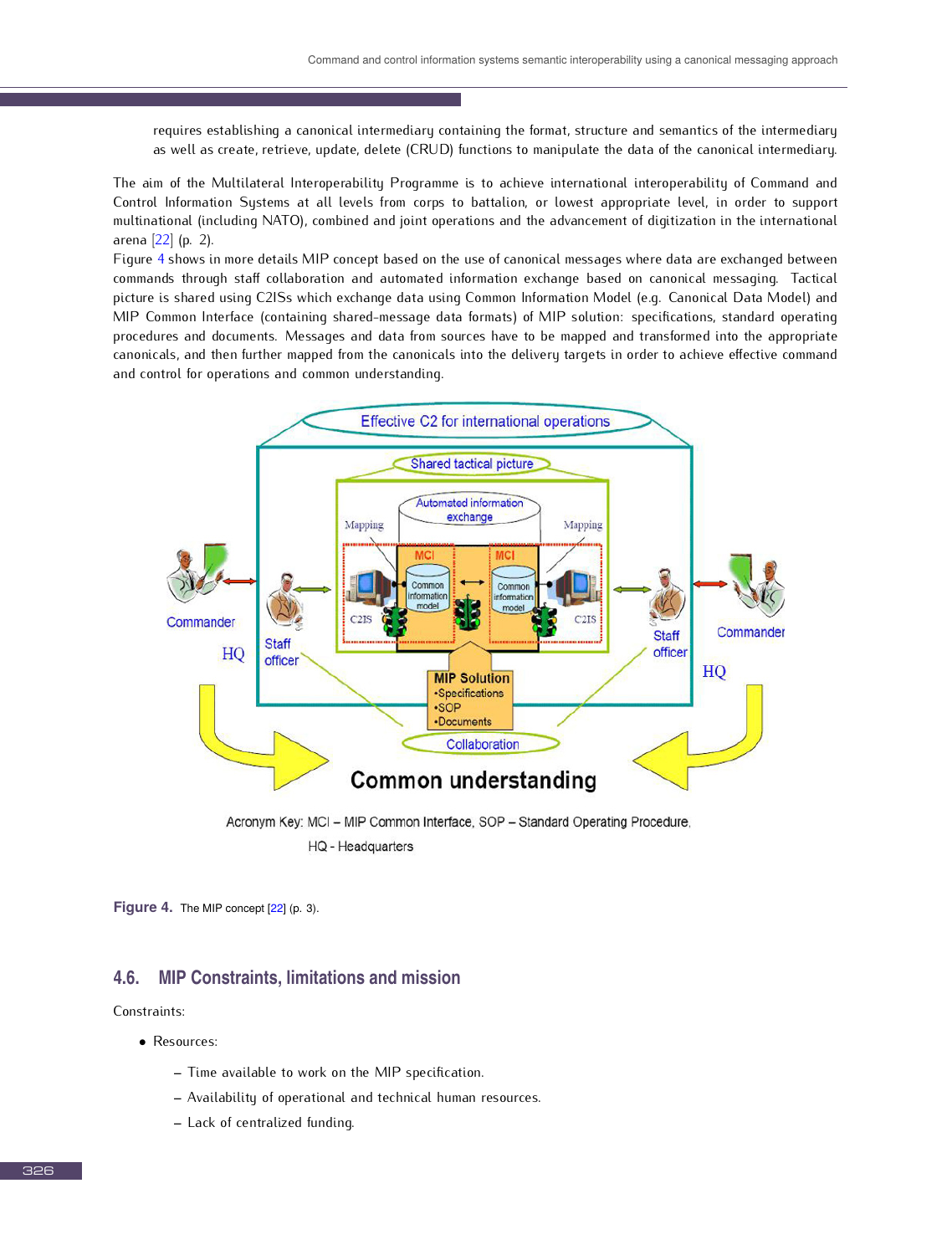• Governance based on consensus.

#### Limitations:

- A focus on Land interoperability requirements for two reasons:
	- **–** Historical interoperability capability gap in the Land environment.
	- **–** Current operational focus on Land operations.

#### Mission:

MIP is to further develop and improve interface specifications in order to reduce the interoperability gap between different C2IS.

### **4.7. MIP Tasks, main products and documents**

- Support fielded MIP solutions.
- $\bullet$  Further improve the MIP solution by adopting modern development approaches and standards<sup>2</sup>.
- $\bullet$  Harmonize with NATO and leverage other appropriate concepts, profiles and standards<sup>3</sup>.
- Improve flexibility in using the MIP solution in ad-hoc coalitions.
- Extend the scope of MIP interoperability.
- Engage Maritime, Air and other CoIs to cooperate with MIP.
- Examine better ways of structuring the MIP programme.

#### The main products from the programme are:

The Joint Consultation, Command & Control Information Exchange Data Model (JC3IEDM) promulgated by NATO as STANAG 5525<sup>4</sup> .

Documents:

- Operational documents:
	- **–** Instructions on how to use the MIP solution.
	- **–** Record of incorporated Information Exchange Requirements.
	- **–** The programme's Exchange Mechanism specifications and associated procedures.
- Technical documents: Guidance for nations and CoIs on how to implement the MIP specification within the context of their national C2IS.
- Supporting documents: Procedures for testing the MIP specification.

The programme does not include the following aspects of C2IS development:

- National C2IS hardware and software.
- National C2IS software designed to implement and process the MIP specification. However, MIP provides test events to enable nations to evaluate their own systems against MIP specifications.
- Any responsibility for manning and operating national C2IS [\[16\]](#page-13-15).

<sup>2</sup> *Examples of approaches and standards include the NATO Architectural Framework (NAF), Model Driven Development,*

*Service Orientation and common standards (XML, UML, RDF, etc.).*

<sup>3</sup> *Examples include NNEC, APP-11, APP-6, etc.*

<sup>4</sup> *STANAGs are NATO standardized agreements. STANAG 5525 establishes a common data model that NATO nations individually ratify and implement in their own C2IS.*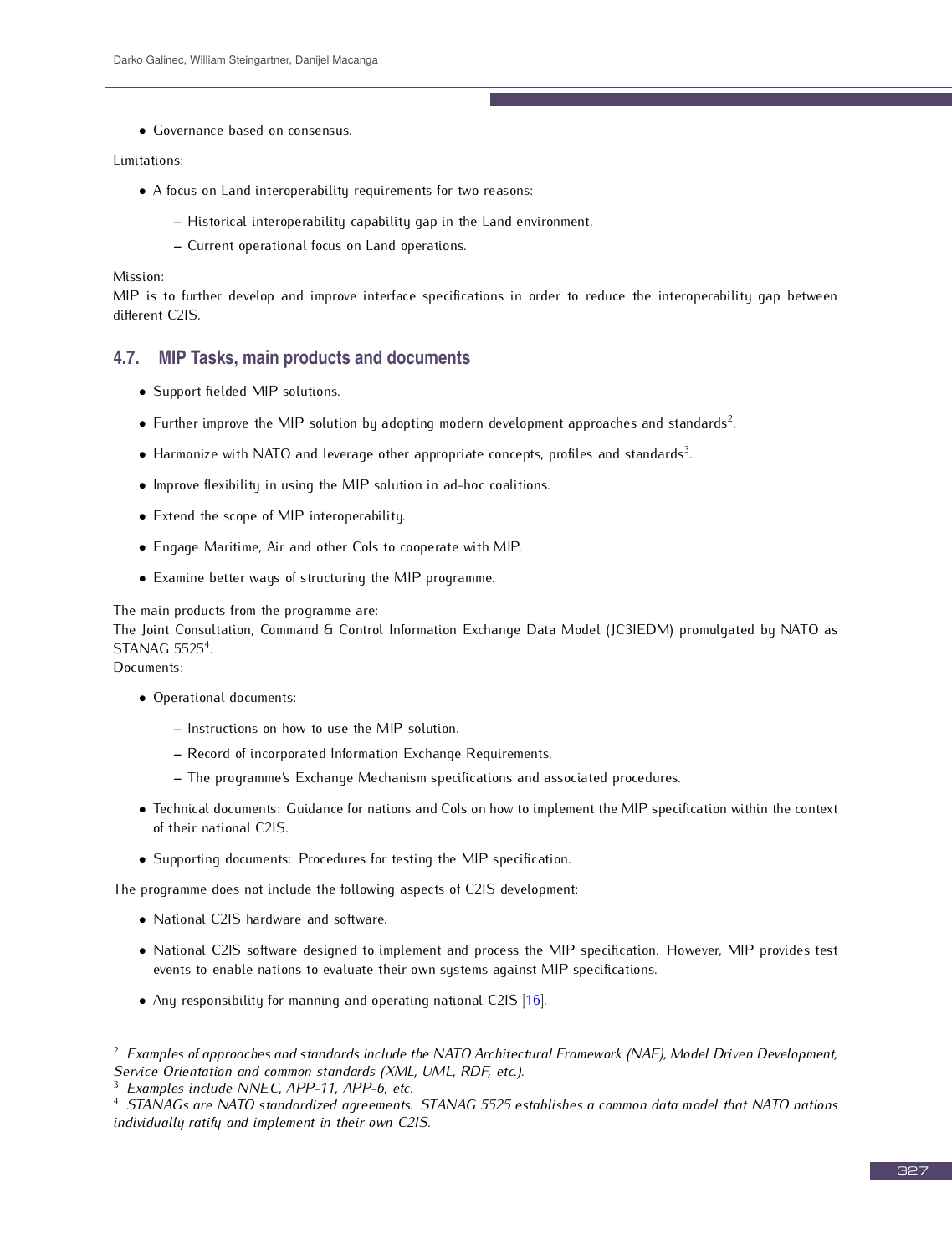#### **4.8. Components of MIP**

MIP should be understood in the context of its 3 integrated components:

- Organization An international military data interoperability organization that meets to define common information exchange requirements (IERs), which can be exchanged between different national C2IS.
- Specifications Delivering an assured capability for interoperability of information. MIP facilitates interoperability through defining/developing common technical standards and associated documentation. MIP intends to further develop and improve interoperability standards in order to support understanding in a common working environment.
- Materiel development
	- **–** A forum for national implementers to synchronize their MIP C2IS material fielding plans.
	- **–** An organization that assists in testing national C2IS in accordance with MIP specifications, which is focused on fielded solutions and iterative development [\[16\]](#page-13-15).

### **5. Conclusion**

C2IS semantic interoperability is one of the postulates for information superiority acquirement in military. In this contribution approaches to semantic interoperability achievement are analyzed. Some main characteristics of situation awareness (function) and information superiority and common operational picture (arguments) are given. The application of canonical messaging for the semantic interoperability in military is investigated and elaborated and the MIP concept and model based on canonical messaging is presented along with analysis of why and when it should be enforced.

The interoperability of information is essential and an assured capability for this is vital. The successful execution of fast moving operations needs an accelerated decision-action cycle, increased tempo of operations, and the ability to conduct operations simultaneously within combined/multinational formations. Commanders require timely and accurate information. Also, supporting C2 systems need to pass information within and across national and language boundaries. Additionally, forces must interact with non-governmental bodies, and international and national aid organizations. IT must act as a force multiplier to enhance operational effectiveness at each level of command by enabling the sending, receiving, filtering, fusing, and processing of ever-increasing amount of digital information [\[14\]](#page-13-19).

Organizations that have deployed mediation technology to simplify the creation and management of existing point-topoint interfaces often discover that they have transferred the point-to-point nature of the interfaces into the messaging layer. Using a canonical messaging approach, where appropriate, will substantially reduce and simplify interface transformations (by decreasing the number of transformation maps that an organization must create and manage), which is the most time-consuming aspect of developing interfaces [\[21\]](#page-13-17) (p. 1).

Due to complexity of the interoperability solution: process (operational), semantic (systems and data) and technical (computers and networks) author seeks appropriate model for C2IS integration, focusing on the semantic interoperability. The role of the DCIO along with the challenges he meets in his endeavor to deploy systems which could lead to information superiority is described as well. In effort to examine the possibilities of information superiority achievement, place and role of MIP are investigated, contributing though to the understanding and knowledge about the interoperability approaches to semantic interoperability in the military.

The MIP programme is not a formal NATO programme. It is a voluntary and independent activity by the participating nations and organizations [\[15\]](#page-13-16). In this connection the MIP's approach focused on semantic interoperability of C2ISs, aimed at advancement of Network-Centric Warfare (NCW) which is based on NNEC (NATO Network Enabled Capability) is presented and shortly described. According to The Institute for Defense & Government Advancement (IDGA) [\[12,](#page-13-20) [14\]](#page-13-19) MIP was successful in establishing multinational joint C2 common core data standards that can enable and accelerate achieving transformational data strategies for international and national information sharing. MIP's C2 data sharing standard was adopted in 2007 by NATO, as STANAG 5525.

According to the authors' best knowledge MIP is world's unique approach to interoperability in information superiority achievement and military international cooperation. The MIP's approach and solution presents world's military "state of the art" interoperability solution and aims to become the model for information superiority achievement, interconnecting different coalition C2ISs at all levels of command in the network-centric environment.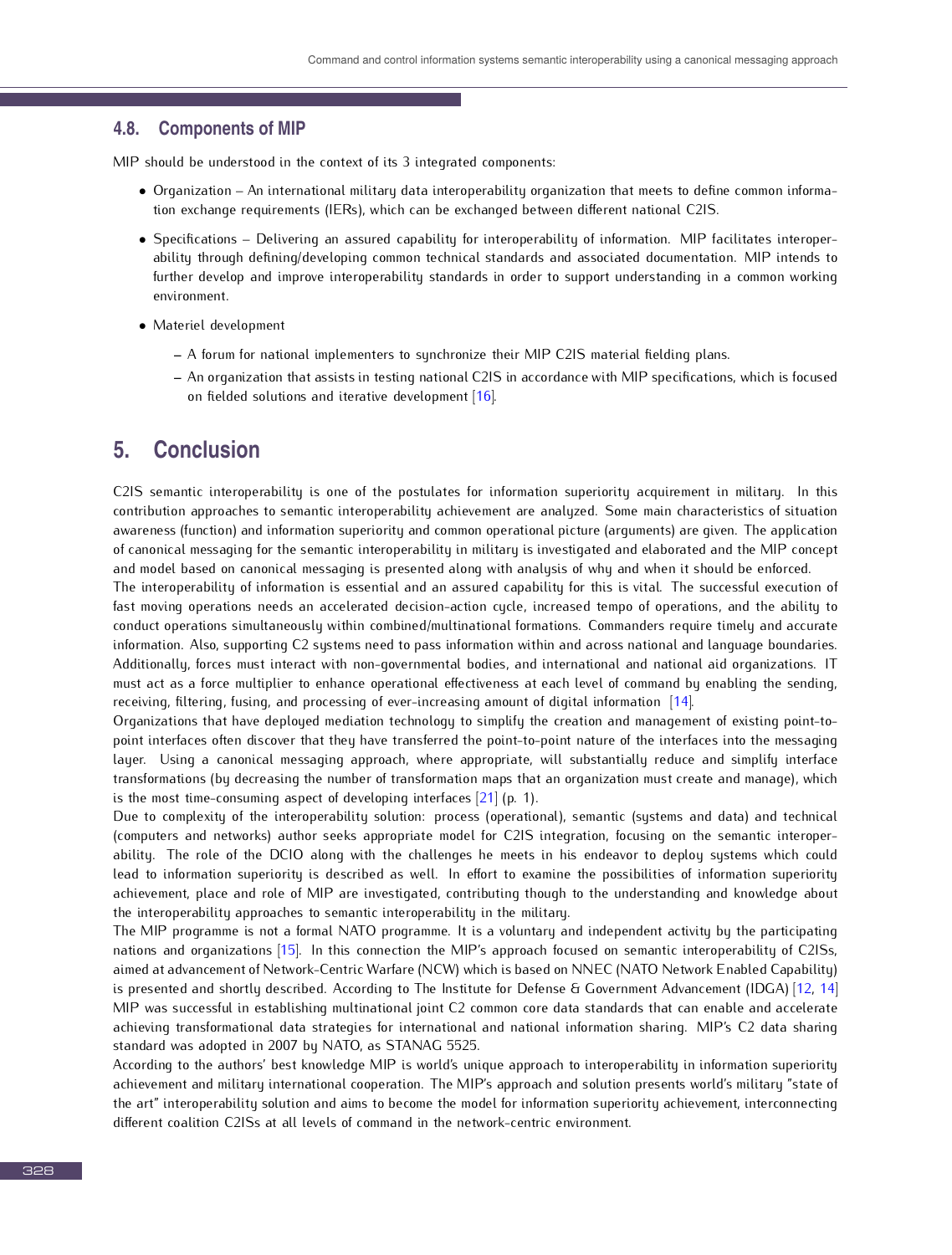## **Acknowledgment**



This work is the result of the project implementation: Center of Information and Communication Technologies for Knowledge Systems (ITMS project code: 26220120030) supported by the Research & Development Operational Program funded by the ERDF.

#### **References**

- <span id="page-13-1"></span>[1] Binaghi E., Rampini A., Fuzzy decision making in the classification of multisource remote sensing data, Optical Engineering, 32, 1193-1204, Atlanta, USA, 1993
- <span id="page-13-3"></span>[2] von Clausewitz C., On War, translated by Howard M., Paret P., Princeton University Press, Princeton, USA, 1989
- [3] Clements S.M., The One with the Most Information Wins? The Quest for Information Superiority, Graduate School of Logistics and Acquisition Management, Air Force Institute of Technology, Wright-Patterson Air Force Base, Ohio, USA, 1997
- <span id="page-13-4"></span>[4] Department of the Air Force (DAF): Basic Aerospace Doctrine of the United States Air Force, II, AFM 1-1. Essay C: Human Factors in War, 17-23, Washington, USA, 1992
- <span id="page-13-2"></span>[5] Dockery J.T., The Use of Fuzzy Sets in the Analysis of Military Command, In: Decision Information. Ed. Tsokos Ch.P. , Thrall R.M. , Academic Press, New York, USA, 1990
- <span id="page-13-8"></span>[6] Dreyfuss C., Maurer W., Cohen L., Business Value of Services in Sourcing Initiatives, Gartner, Inc., 2008
- <span id="page-13-11"></span>[7] Friedman T., Data Integration Hubs: Drivers, Benefits and Challenges of an Increasingly Popular Implementation Approach, Gartner, Inc., 2011
- <span id="page-13-6"></span>[8] Gartner Executive Program: IT Strategy: A CIO Success Kit , Gartner, Inc., USA, 2009
- <span id="page-13-9"></span>[9] Galinec D., Ferek-Jambrek B. (2008): Process Transformation for Reaching Agility: Chief Information Officer Role, In: Proceedings, CECIIS 19th International Conference 2008, Faculty of Organization and Informatics, Varaždin, 317-324, 2008
- <span id="page-13-5"></span>[10] Gompert D.C., Lachow I., Perkins J., Battle-Wise: Seeking Time-Information Superiority in Networked Warfare, Center for Technology and National Security Policy National Defense University, Washington D.C., USA, 2006
- <span id="page-13-13"></span>[11] Institute of Electrical and Electronics Engineers: Interoperability, IEEE Glossary, http://www.ieee.org/education\_careers/education/standards/standards\_glossary.html#sect9, Accessed: 15th December 2011
- <span id="page-13-20"></span>[12] The Institute for Defense & Government Advancement (IDGA): About IDGA, available at http://www.idga.org/, Accessed: 29th June 2009
- <span id="page-13-12"></span>[13] James G.A., Managing Multiplying Messages, Gartner, Inc., 2002
- <span id="page-13-19"></span>[14] Multilateral Interoperability Programme (MIP): Interoperability, available at http://www.mip-site.org/, Accessed: 30th June 2009
- <span id="page-13-16"></span>[15] Multilateral Interoperability Programme (MIP): MIP Organisation, available at https://mipsite.lsec.dnd.ca/Pages/ MIPOrganisation.aspx, Accessed: 27th September 2011
- <span id="page-13-15"></span>[16] Multilateral Interoperability Programme (MIP): MIP Vision & SCOPE (MV&S), PMG Edition 6.3, Montebello, Canada, 2009
- <span id="page-13-14"></span>[17] Newman D., Reimagining Enterprise Information Architecture: Improve Information Sharing Through Interoperability by Design, Gartner, Inc., USA, 2011
- <span id="page-13-10"></span>[18] Ringdahl B., Improving Business Processes Executive Summary for Defense Sector - May 2009 EXP Report, Gartner, Inc., USA, 2009
- <span id="page-13-7"></span>[19] Robertson B., Enterprise Architecture Research Index: Integrating EA with Business Strategy, Gartner, Inc., 2009
- <span id="page-13-0"></span>[20] Swiss Sociological Association: "Identity and organization" Workshop, available at http://www.inderscience.com/ mapper.php?id=116, Accessed: 29th June 2009
- <span id="page-13-17"></span>[21] Thompson J., Lheureux B. J., How a Canonical Messaging Approach Can Help You Simplify and Reduce Interface Assets, Gartner, Inc., USA, 2011
- <span id="page-13-18"></span>[22] Uekermann R., Multilateral Interoperability Programme (MIP) Concept: Meeting of Subject Matter Experts, IT-AmtBw D2 VorhV MIP, Koblenz, DE, 2007